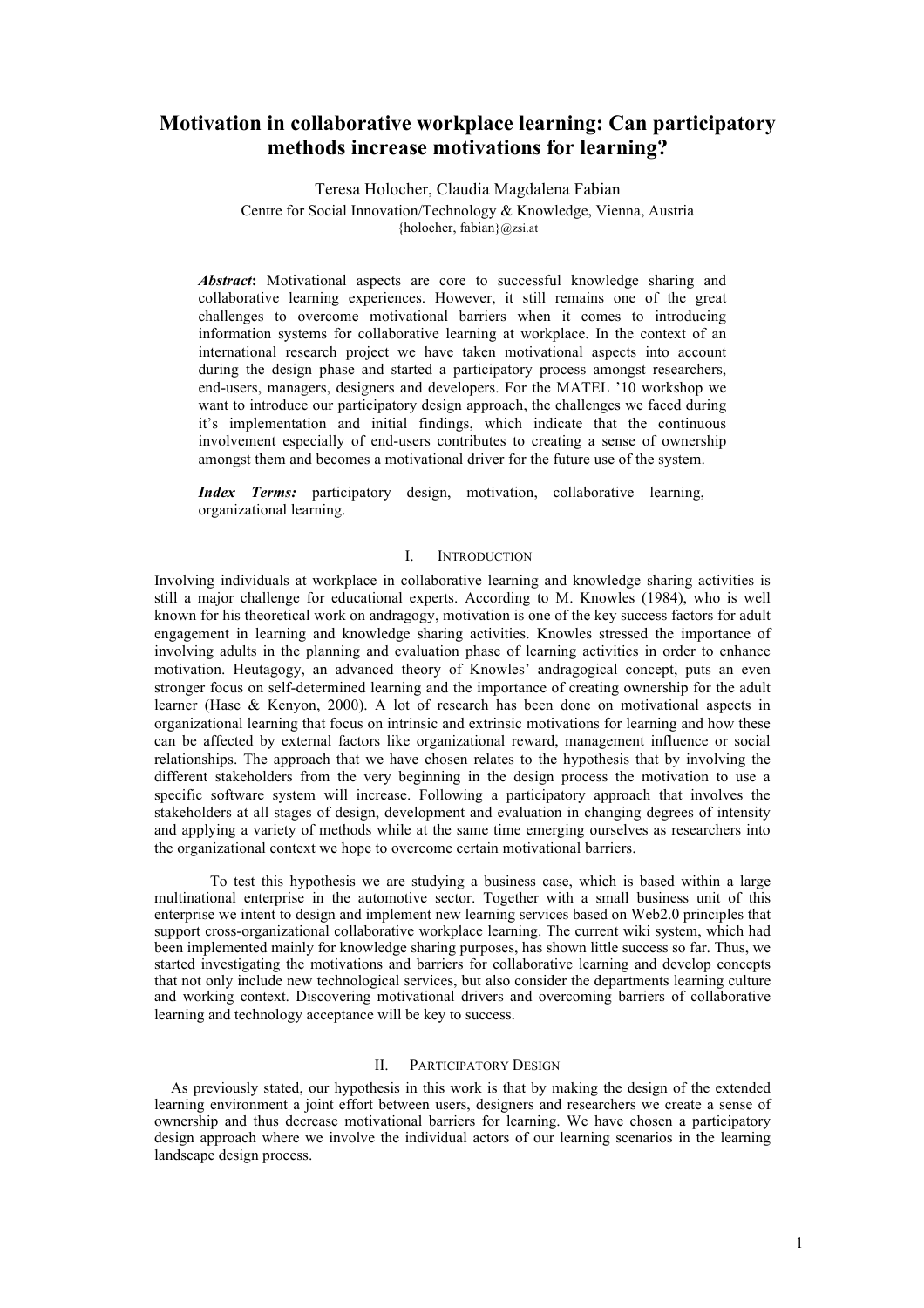Participatory design started in Scandinavia through a partnership between academics and trade unions in the 1970s and 1980s. The participatory design approach integrates those people who are designated to *use* a new computer system or workplace environment in order to play a critical role in *designing* it. It assumes that the workers themselves are in the best position to determine how to improve their work and their work life. In doing so, it turns the traditional designer-user relationship upside down, viewing the user as the expert and the designer as a technical consultant (Schuler  $\&$ Namioka, 1993). The focus of this research method is not on the explicit, quantifiable and reproductive knowledge of the users but on the tacit aspects of human activity, as Spinuzzi says, it is "what people know without being able to articulate" (Spinuzzi, 2005, p. 165). Participatory design assumes that these tacit aspects can be productively and ethically examined through design partnerships in which researcher-designers and participants cooperatively elaborate artifacts, workflows, and work environments. The researchers' role is to make the tacit knowledge explicit, providing stakeholders with a more accurate understanding of how processes and systems work and how they can be improved. According to Kensing and Munk-Madsen (1993) researchers have to apply tools and techniques that allow the participants not only to provide relevant descriptions of the current working processes, but also to collect concrete experiences with the future system. Abstract descriptions about working procedures and future workplace visions must therefore be supplemented by techniques giving concrete experiences that help to understand the abstract knowledge, like mock-ups or prototypes. The participatory design approach is conducted iteratively so that researcher-designers and participants can develop and refine their understanding of the activity.

Participatory design is largely influenced by the organizational context and requires considerable flexibility in the selection and adaption of tools and technologies for knowledge creation. In addition, participatory research has faced criticism for not providing an explicit methodology for other scholars to follow. To cope with this problem we elaborated the design conversion model – a framework that helps practitioners and researcher to structure their design activities around the four SECI-phases of the organizational knowledge creation theory from Nonaka & Takeuchi [1995]. This proposal introduces the taken approach in the context of an international research project and some of the main findings of first user interactions.

# *A. IntelLEO Design Conversion Model*

As described by Kieslinger et al [2009] the four phases of Nonaka & Takeuchi's SECI model, namely socialization, externalization, combination and internalization are all addressed in the design conversion model (see Fig.1) and are executed in a joint effort between researchers, end-users, educational experts, system developers and managers. By covering the different stages in the design process we establish an iterative process of contextual investigation, idea generation, prototyping and evaluation.

| <b>Design Conversion Model</b>                                                                                                                                                                      |                                                                                                                                                                                                                                                            |
|-----------------------------------------------------------------------------------------------------------------------------------------------------------------------------------------------------|------------------------------------------------------------------------------------------------------------------------------------------------------------------------------------------------------------------------------------------------------------|
| 1. Socialisation of individual experiences<br>• Informal information exchange<br>• Supported by face-to-face<br>meetings                                                                            | 2. Externalisation of processes & experiences<br>• Explorative Interviews<br>· Focus Group Interviews<br>· Walkthrough & Think Aloud<br>• Learning diaries<br>· Questionnaires<br>• Monitoring/Logging                                                     |
| 4. Internalisation of processes & experiences<br>• Reflection about results from<br>phase 2 and 3 with the help of<br>IntelLEO Blog, summaries,<br>presentations, storyboards,<br>deliverables etc. | 3. Combination, Interaction, Generalisation<br>• Debriefing sessions after interventions<br>• Discussion Groups<br>· Collaborative elaboration of UML Models,<br>Business Cases, Scenarios,<br>Implementation Framework, Storyboards<br>• Project meetings |

Figure 1: Design Conversion Model

During the socialization phase little intervention is done from the research perspective. Information exchange takes place mainly in an informal way and face-to-face meetings of some of the participants.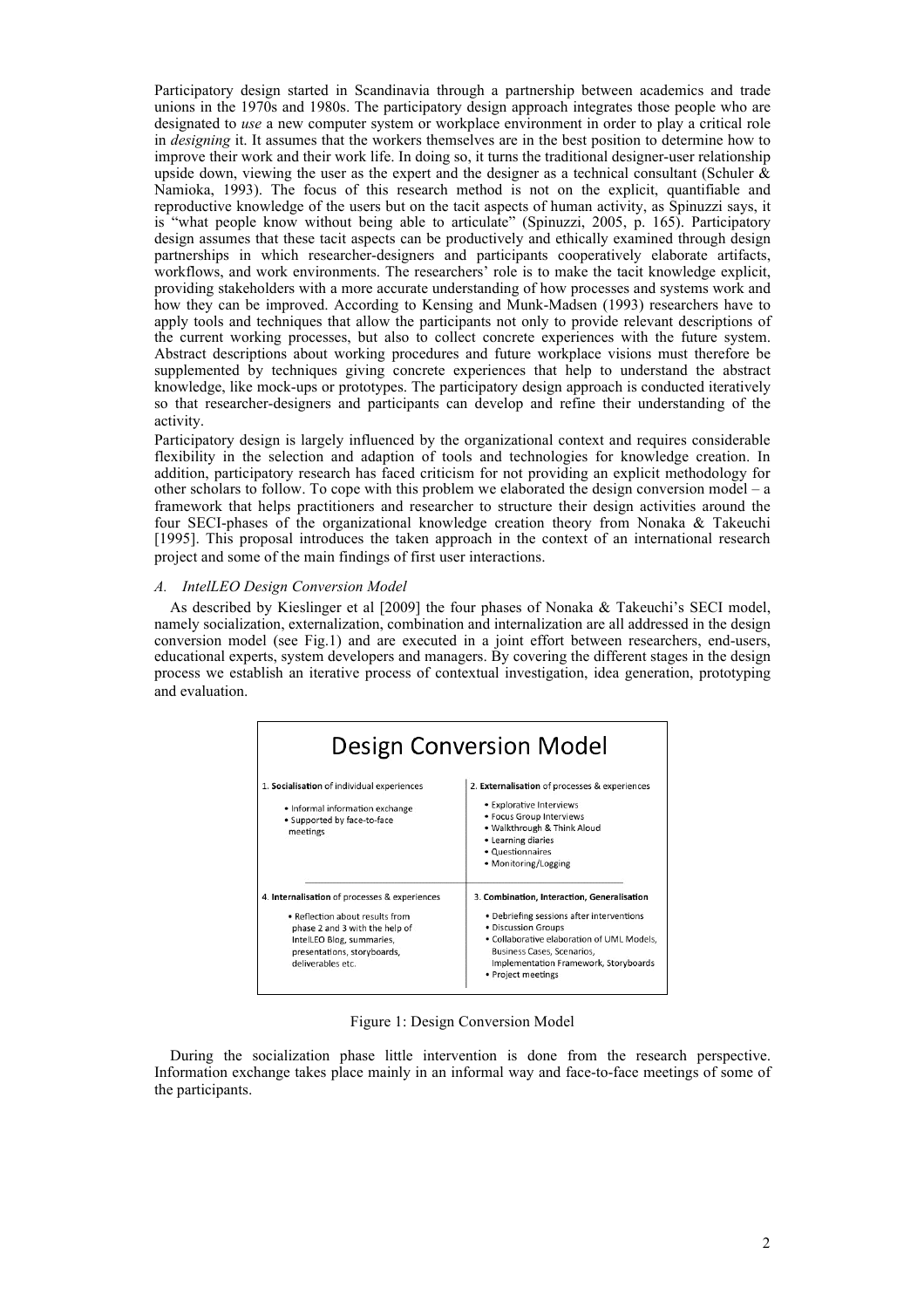The externalization phase is very important from the researcher's perspective. Here a lot valuable data collection may be done. Together with the different stakeholders interviews and focus groups are conducted. Depending on the stage of the technological development walkthrough and think aloud protocols may be performed as well as learning diaries and the collection of questionnaires. Once a full prototype is up and running this phase will give valuable insights via monitoring and logging data.

In a third phase the collected knowledge needs to be combined, analyzed, transferred and generalized to a certain extent. Debriefing sessions and additional group discussions are planned for this stage as well as collaborative development of scenarios, storyboards, technical specifications, etc.

During the fourth phase, the internalization of processes and experiences, it is important to jointly reflect on phase two and three and feed all the results and insights back to the original authors. Blogs, summaries, presentations, storyboards and project reports are useful instruments during this phase.

The important innovation in this approach, which is a continuous and iterative process, is the fact that the employees/users are involved in the different stages and are thus designers of their learning activities, the involved processes and the technological support system. The researchers and developers play an important role in this interaction as they provide some norms and guidelines to the different stakeholders. They are mediators of a conversational translation from tacit knowledge to explicit context knowledge to some more formalized use case descriptions, requirements definition and system design. The cyclic movement between an individualistic view and a collective view during the design, development and evaluation phase shapes the implementation framework as well as the design process itself.

## III. THE BUSINESS CASE

The business case that we are currently studying is based within a large multinational enterprise in the automotive sector. Within this organization a small business unit wants to implement an innovative approach to collaborative learning and knowledge building supported by collaborating learning services. The process should be implemented within the small unit, across various units in the organization and extended to specific external cooperation partners.

Different instances have been defined covering core activities of workers in this unit that shall be supported by the new system and the corresponding andragogical model. These business case instances cover aspects such as the introduction of a newcomer to the internal working processes of the unit or a problem-based learning situation caused by unexpected changes in the work assignment of an experienced worker.

The main challenge for the implementation of an innovation process is related to motivational aspects. The current wiki system, which has been set up for the purpose of knowledge sharing, is not widely used. Since the staff members of the specific business unit are under continuous time pressure and work in a highly competitive situation they are reluctant to share knowledge and to document or externalize their expertise. Thus top management support for the change project is of high relevance.

### *A. Implementation*

Participatory design approach involves two groups of end-users. The first group consists of employees who are part of the core research project team and will be referred to as "facilitators" in this document. The second group is composed of employees who are not part of the core project team and are involved selectively in the design process. We will refer to them as "end-users".

The first phase of requirement elicitation started with an initial description of the business case by the facilitators, which was followed by explorative interviews with a group of end-uses covering existing working processes, current learning activities, the personal career development and organizational objectives. In addition employees came up with first ideas on how to improve current working practices and collaborative learning.

In a second step the individual interviews were summarized, analyzed in terms of commonalities and differences, and presented to the interviewees during a focus group. Together the participants reflected on the outcomes of the interviews, extended this knowledge base with more detailed information, and investigated more deeply on barriers and motivational drivers to use the collaborative wiki for knowledge sharing. The reference to the collaborative learning system in use helped to better explain what hindered employees to actually share and seek for knowledge.